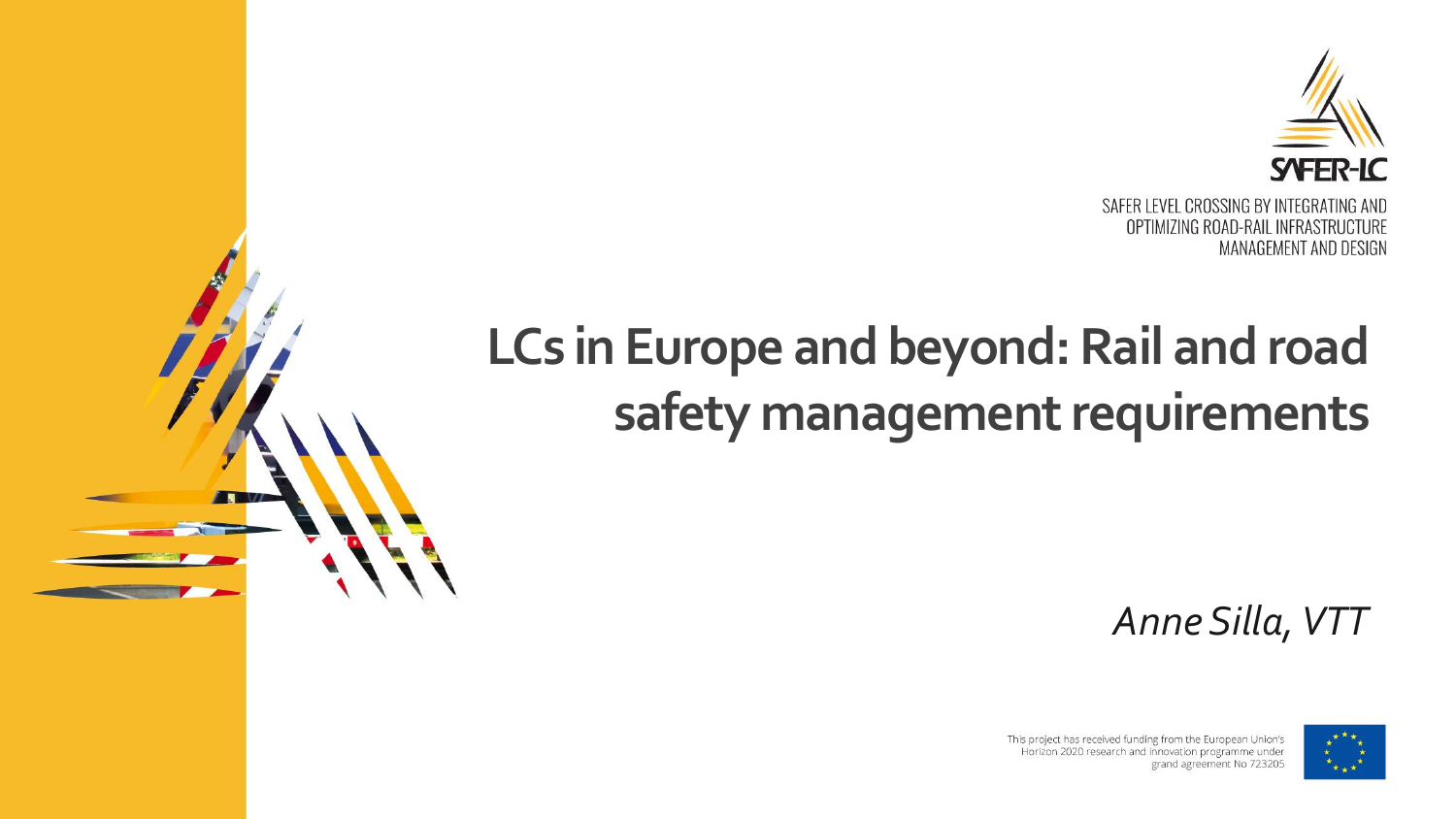

# Overall objective

- ▲ To collect and produce information
	- To identify needs and requirements for improving level crossing (LC) safety
	- To define selected scenarios to be tested and evaluated



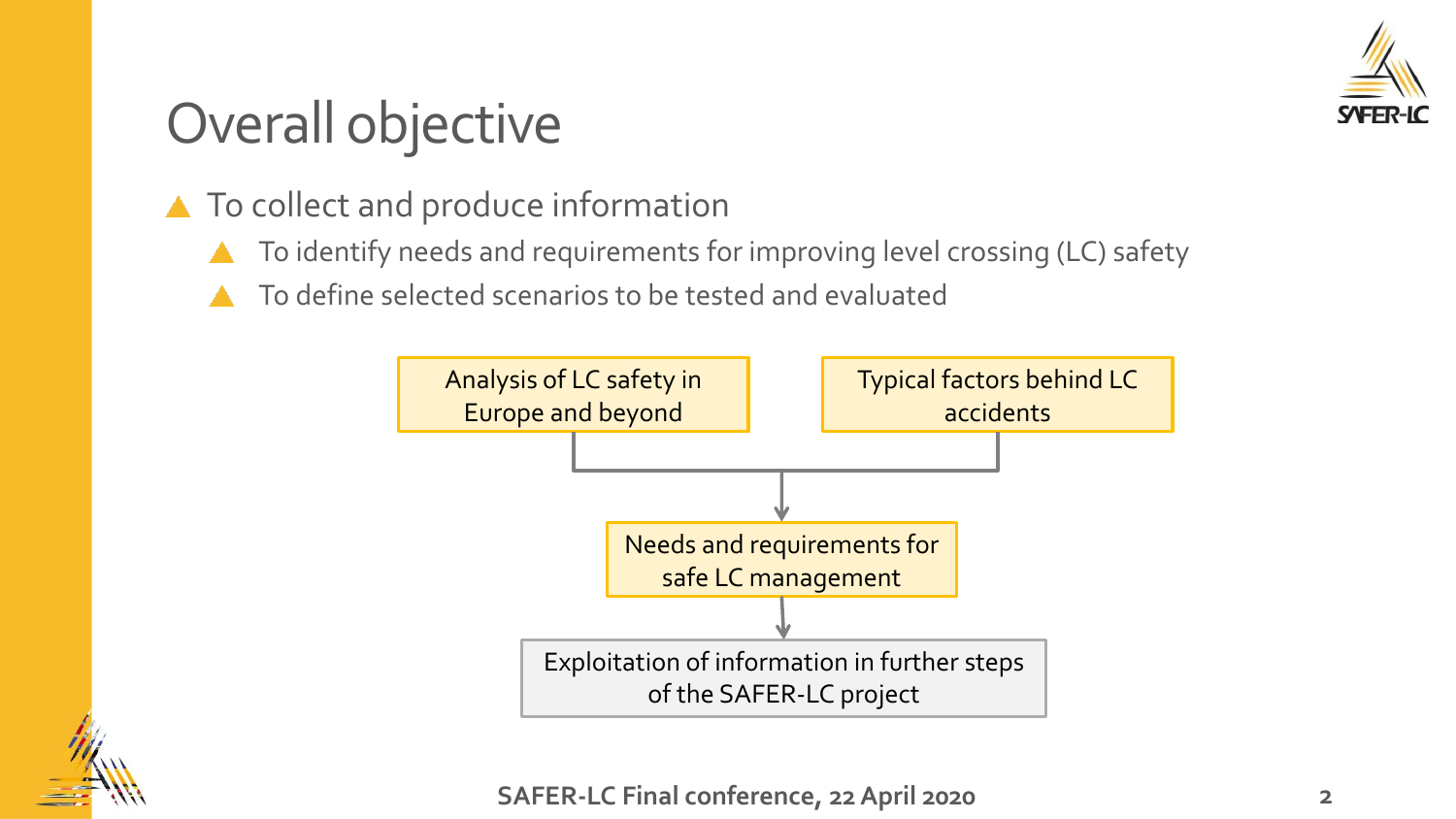

# Analysis of LC safety in Europe and beyond

▲ Objective: To identify differences in LC environments

#### ▲ Method

- A questionnaire (*Country Information Collection Form*) designed to collect information on different aspects of LC safety
- Data collection: project partners and UIC collaborators

#### A Information was received from twenty-four countries

- ▲ Partner countries (n=8): Belgium, Finland, France, Greece, Italy, Norway, Spain, **Turkey**
- ▲ Other European countries (n=15): Albania, Austria, Ireland, Latvia, Lithuania, Macedonia, Montenegro, Netherlands, Romania, Russia, Serbia, Slovak Republic, Sweden, Switzerland, United Kingdom
- Beyond (n=1): Canada

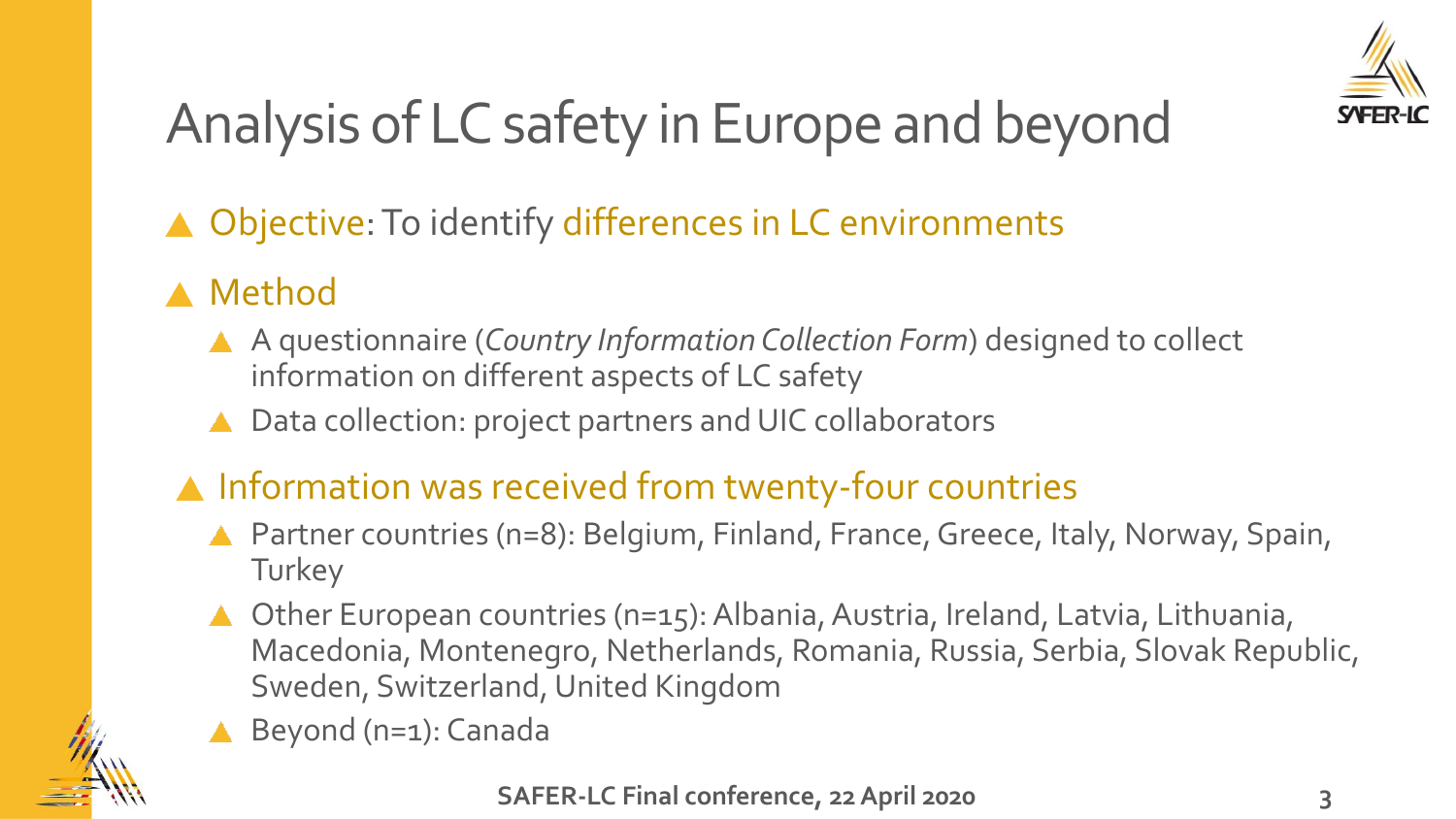

## Main results  $(1/2)$

- ▲ LC safety arrangements: Do not differ greatly; a common trend to increase active (automatic) forms of protection
- ▲ Decisions are made based on a combined set of criteria: Volume of road and rail traffic, and maximum train speed; Local circumstances
- A Additional safety arrangement: Physical and technological measures with cameras, rubber panels and warning lights; Public awareness and educational measures
- ▲ LC safety policy: LC removal as primary policy, followed by improved protection

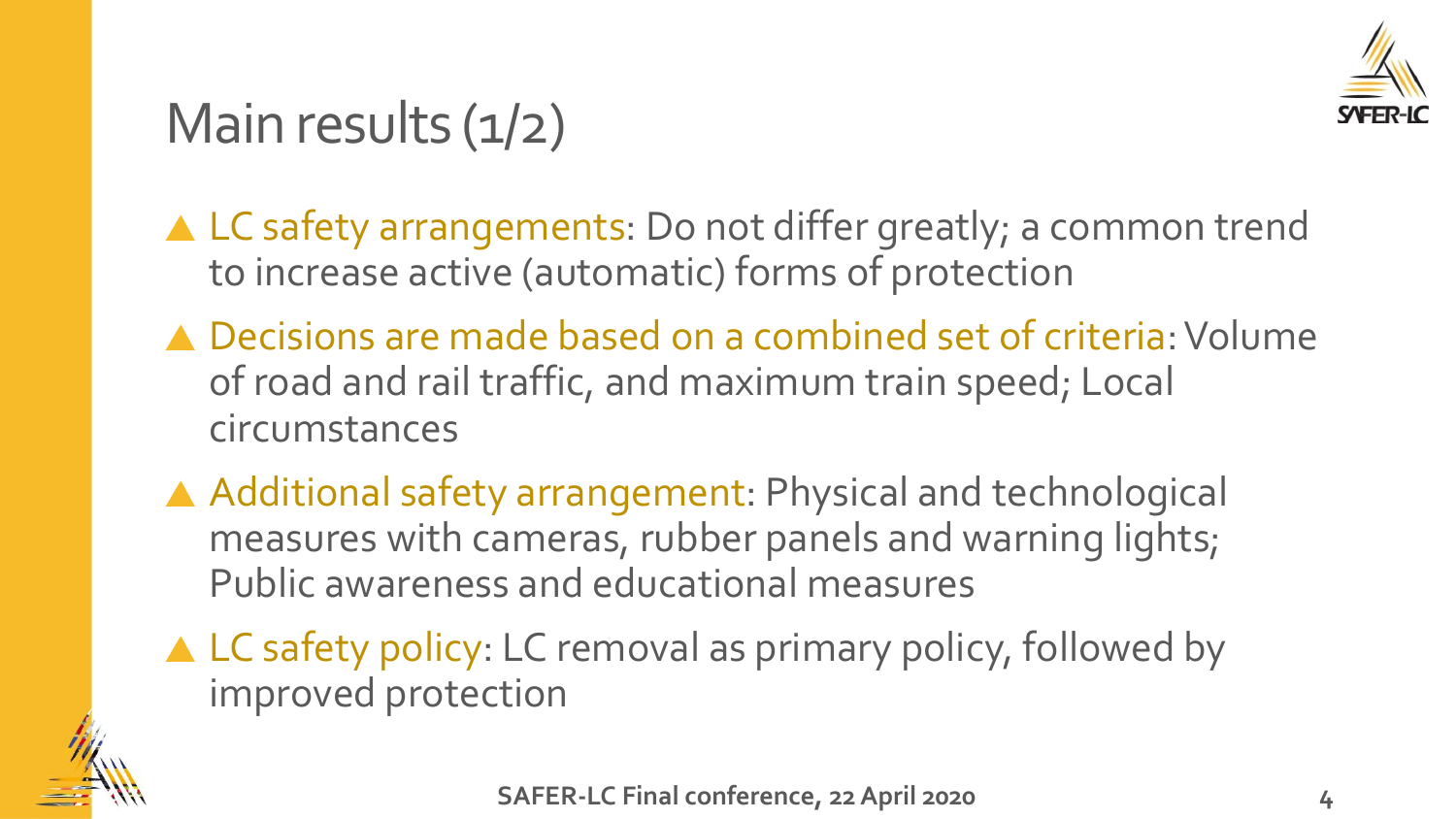

# Main results (2/2)

- ▲ LC legislation: A greater level of harmonisation with road side rules than those applied specifically to the operation and management of LCs
- ▲ Division of responsibilities: Main responsibility is held by the rail infrastructure manager; Need to balance the interest of different parties involved
- ▲ User requirements: Strong focus on education and awareness raising actions; Research-based action
- ▲ Best practices on LC safety: Twenty case studies and/or project results were reported

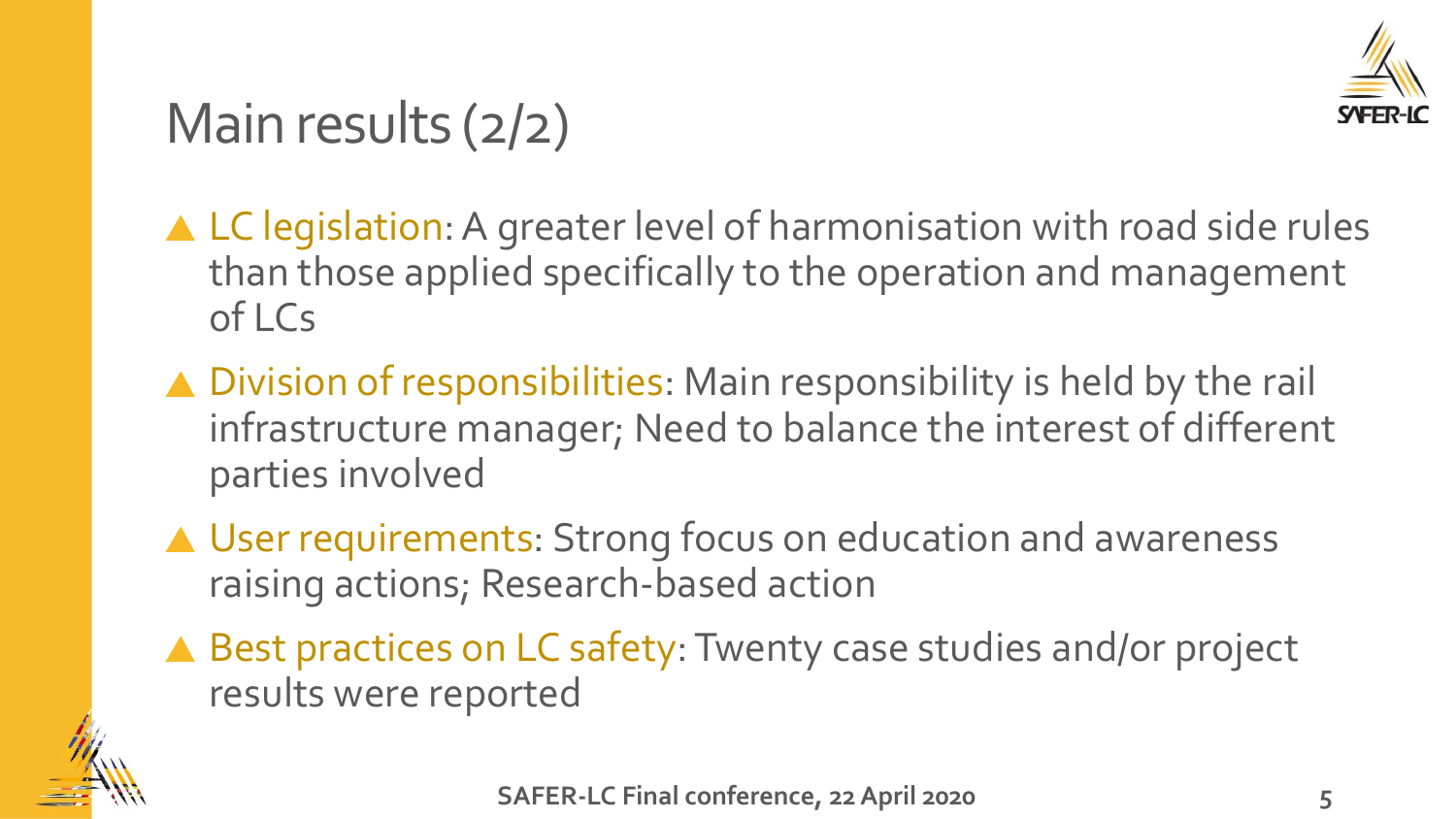

# Typical factors behind LC accidents

▲ Objective: To produce an in-depth review of LC accident data

#### **A** Method

- ▲ The review covered railway accident databases from seven countries, namely Greece, Finland, France, Italy, Norway, Spain and Turkey
- ▲ The involved partners were responsible for collecting the data from relevant sources in their country
- ▲ The main data sources were accident investigation reports from railway operators and national accident investigation bodies

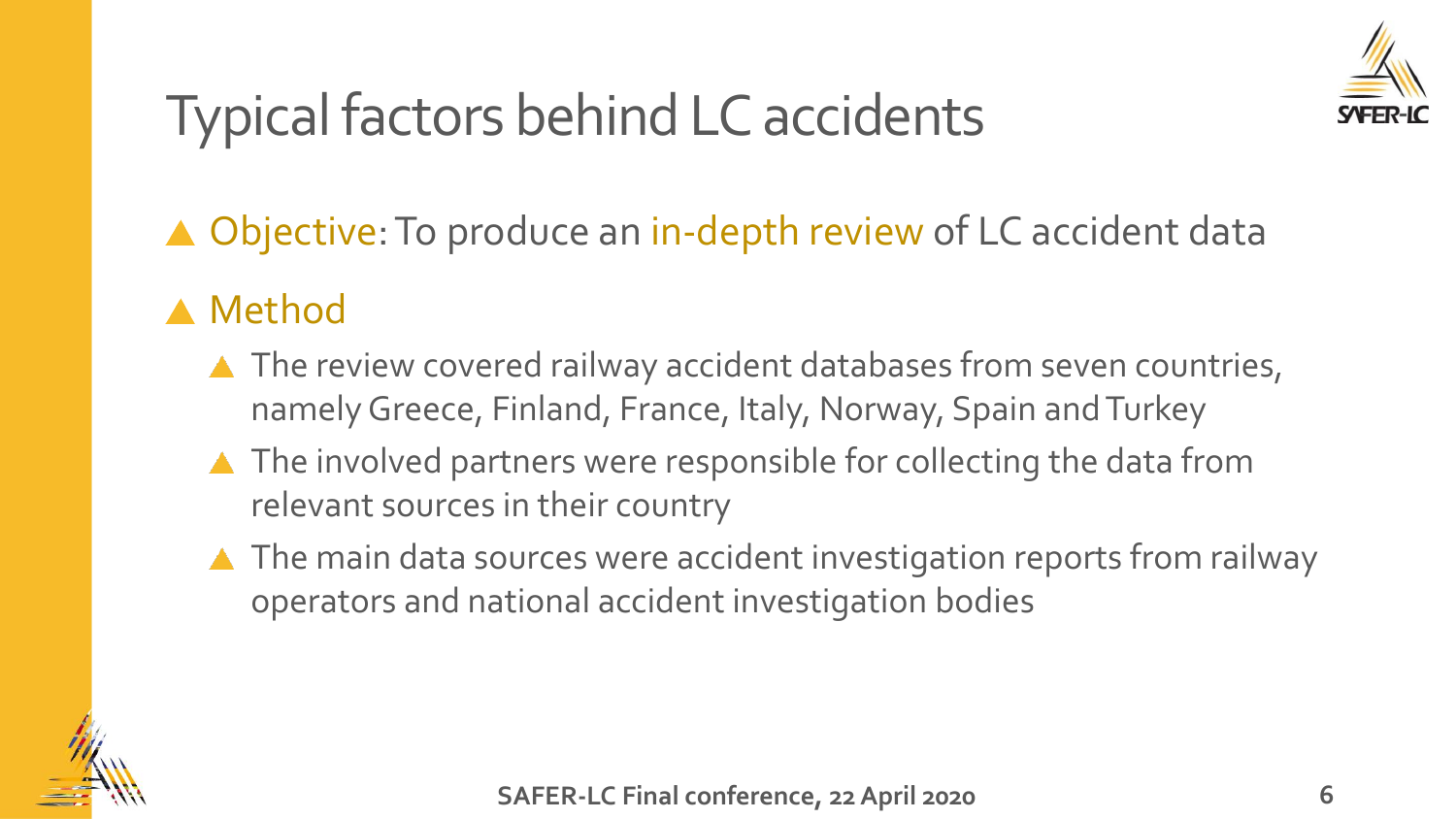|                   | Title                               | Variable                                   | Country                 |                          |                           |                         |                          |                          |                         |
|-------------------|-------------------------------------|--------------------------------------------|-------------------------|--------------------------|---------------------------|-------------------------|--------------------------|--------------------------|-------------------------|
|                   |                                     |                                            | Greece                  | Finland                  | France                    | Italy                   | Norway                   | Spain                    | Turkey                  |
|                   | Collision                           | Outcome                                    | $\mathsf X$             | $\overline{X}$           | X                         | $\overline{X}$          | $\overline{\mathsf{x}}$  | X                        | X                       |
|                   |                                     | Type of road vehicle                       | $\overline{\mathsf{x}}$ | $\overline{X}$           | $\overline{X}$            | $\overline{X}$          | $\overline{\mathsf{x}}$  | $\overline{\mathsf{x}}$  | $\overline{\mathsf{x}}$ |
| ountry<br>w cases |                                     | Month                                      | $\overline{\mathsf{x}}$ | $\overline{\mathsf{x}}$  | $\overline{\mathsf{x}}$   | $\overline{\mathsf{x}}$ | $\overline{\mathsf{x}}$  | $\overline{X}$           | $\overline{\mathsf{x}}$ |
|                   |                                     | Day of the week                            | $\overline{\mathsf{x}}$ | $\overline{\mathsf{X}}$  | $\overline{\mathsf{x}}$   | $\overline{X}$          | $\overline{\mathsf{x}}$  | $\overline{\mathsf{x}}$  | $\overline{\mathsf{x}}$ |
|                   |                                     | Hour                                       | $\overline{X}$          | $\overline{\mathsf{x}}$  | $\boldsymbol{\mathsf{X}}$ | $\overline{X}$          | $\mathsf X$              | $\overline{\mathsf{x}}$  | $\overline{X}$          |
|                   |                                     | Year                                       | $\overline{\mathsf{x}}$ | $\overline{\mathsf{x}}$  | $\overline{\mathsf{x}}$   | $\overline{\mathsf{x}}$ | $\overline{\mathsf{x}}$  | $\overline{\mathsf{x}}$  | $\overline{\mathsf{x}}$ |
|                   | Victim                              | Type of victim                             | $\overline{\mathsf{x}}$ | $\overline{X}$           | $\overline{X}$            | $\overline{\mathsf{x}}$ | $\overline{\mathsf{x}}$  | $\overline{\mathsf{x}}$  | $\overline{\mathsf{x}}$ |
|                   |                                     | Type of road user                          | $\overline{X}$          | $\overline{X}$           | $\mathsf X$               | $\overline{X}$          | <b>NA</b>                | $\overline{\mathsf{NA}}$ | $\overline{X}$          |
|                   |                                     | Outcome                                    | $\overline{\mathsf{x}}$ | $\overline{X}$           | $\overline{\mathsf{x}}$   | $\overline{\mathsf{x}}$ | $\overline{\mathsf{x}}$  | <b>NA</b>                | $\overline{\mathsf{x}}$ |
|                   |                                     | Gender                                     | $\overline{(X)}$        | $\overline{\mathsf{x}}$  | $\overline{X}$            | $\overline{(X)}$        | <b>NA</b>                | <b>NA</b>                | $\overline{X}$          |
|                   |                                     | Age                                        | <b>NA</b>               | $\overline{X}$           | $\overline{X}$            | $\overline{\mathsf{x}}$ | <b>NA</b>                | <b>NA</b>                | $\overline{X}$          |
|                   |                                     | Intentionality                             | $\overline{(X)}$        | $\overline{\mathsf{x}}$  | $\overline{\mathsf{NA}}$  | $\overline{\mathsf{x}}$ | $\overline{\mathsf{x}}$  | <b>NA</b>                | $\overline{X}$          |
|                   |                                     | Involvement in secondary tasks             | <b>NA</b>               | $\overline{\mathsf{X}}$  | <b>NA</b>                 | $\overline{X}$          | $\overline{\mathsf{NA}}$ | <b>NA</b>                | $\overline{\mathsf{x}}$ |
|                   |                                     | Intoxication                               | (X)                     | $\overline{X}$           | (X)                       | (X)                     | <b>NA</b>                | <b>NA</b>                | (X)                     |
|                   | Road environment                    | Road traffic volume (AADT)                 | $\overline{X}$          | $\overline{X}$           | $\overline{\mathsf{x}}$   | $\overline{\mathsf{x}}$ | $\overline{\mathsf{x}}$  | <b>NA</b>                | $\overline{X}$          |
|                   |                                     | Type of road                               | $\overline{\mathsf{x}}$ | $\overline{\mathsf{x}}$  | $\overline{\mathsf{x}}$   | $\overline{\mathsf{x}}$ | $\overline{\mathsf{x}}$  | $\overline{\mathsf{x}}$  | $\overline{\mathsf{x}}$ |
|                   |                                     | Road speed limit                           | $\overline{\mathsf{x}}$ | $\overline{X}$           | $\overline{\mathsf{x}}$   | $\overline{X}$          | $\overline{\mathsf{x}}$  | <b>NA</b>                | $\overline{\mathsf{x}}$ |
|                   |                                     | Number of lanes per direction              | $\overline{X}$          | $\overline{\mathsf{x}}$  | <b>NA</b>                 | $\overline{\mathsf{x}}$ | $\overline{X}$           | <b>NA</b>                | $\overline{X}$          |
|                   |                                     | Type or road surface                       | $\overline{X}$          | $\overline{X}$           | <b>NA</b>                 | $\overline{X}$          | $\overline{\mathsf{x}}$  | $\overline{\mathsf{x}}$  | $\overline{X}$          |
|                   |                                     | Existence of level crossing sign before LC | $\overline{\mathsf{X}}$ | $\overline{\mathsf{X}}$  | <b>NA</b>                 | $\overline{X}$          | $\overline{\mathsf{x}}$  | $\overline{(X)}$         | $\overline{X}$          |
|                   |                                     | Inclination                                | $\overline{\mathsf{x}}$ | $\overline{\mathsf{x}}$  | <b>NA</b>                 | $\overline{X}$          | $\overline{\mathsf{x}}$  | <b>NA</b>                | $\overline{\mathsf{x}}$ |
|                   |                                     | Crossing angle (between road and track)    | $\overline{X}$          | $\overline{\mathsf{x}}$  | $\overline{X}$            | $\overline{X}$          | $\overline{\mathsf{x}}$  | $\overline{\mathsf{NA}}$ | $\overline{X}$          |
|                   | Railway environment                 | Daily train volume (passenger + freight)   | $\overline{\mathsf{x}}$ | $\overline{\mathsf{X}}$  | $\mathsf X$               | $\overline{\mathsf{x}}$ | $\mathsf X$              | X                        | $\overline{X}$          |
|                   |                                     | Speed limit for person trains (km/h)       | $\overline{X}$          | $\overline{\mathsf{x}}$  | $\overline{X}$            | $\overline{X}$          | $\overline{X}$           | <b>NA</b>                | $\overline{X}$          |
|                   |                                     | Speed limit for freight trains (km/h)      | $\overline{\mathsf{X}}$ | $\overline{\mathsf{X}}$  | $\overline{X}$            | $\overline{X}$          | $\overline{\mathsf{x}}$  | <b>NA</b>                | $\overline{X}$          |
|                   |                                     | Condition of wait platform                 | $\overline{\mathsf{x}}$ | $\overline{X}$           | $\overline{\mathsf{NA}}$  | $\overline{\mathsf{x}}$ | $\overline{\mathsf{NA}}$ | $\overline{\mathsf{x}}$  | $\overline{X}$          |
|                   |                                     | Number of tracks                           | $\overline{\mathsf{x}}$ | $\overline{X}$           | $\overline{X}$            | $\overline{\mathsf{x}}$ | $\overline{X}$           | $\overline{\mathsf{x}}$  | $\overline{\mathsf{x}}$ |
|                   | LC characteristics                  | Type of LC                                 | $\overline{\mathsf{x}}$ | $\overline{\mathsf{x}}$  | $\overline{\mathsf{x}}$   | $\overline{X}$          | $\overline{X}$           | $\overline{\mathsf{x}}$  | $\overline{X}$          |
|                   |                                     | Location of LC                             | $\overline{X}$          | $\overline{\mathsf{NA}}$ | $\overline{X}$            | $\overline{X}$          | $\overline{X}$           | $\overline{\mathsf{x}}$  | $\overline{X}$          |
|                   |                                     | Sight distances (from the road)            | <b>NA</b>               | $\mathsf{X}$             | <b>NA</b>                 | $\overline{\mathsf{x}}$ | $\overline{\mathsf{x}}$  | <b>NA</b>                | $\overline{\mathsf{x}}$ |
|                   | Circumstances                       | Weather                                    | $\overline{(X)}$        | $\overline{X}$           | $\overline{(X)}$          | $\overline{\mathsf{x}}$ | $\overline{\mathsf{NA}}$ | <b>NA</b>                | $\overline{X}$          |
|                   |                                     | Lighting conditions                        | $\overline{(X)}$        | $\overline{\mathsf{X}}$  | <b>NA</b>                 | $\overline{\mathsf{x}}$ | $\overline{\mathsf{NA}}$ | <b>NA</b>                | $\overline{\mathsf{x}}$ |
|                   | Train                               | Train                                      | $\mathsf X$             | <b>NA</b>                | <b>NA</b>                 | $\mathsf X$             | $\mathsf{X}$             | (X)                      | X                       |
|                   | Effect                              | Delay (number of minutes)                  | (X)                     | <b>NA</b>                | <b>NA</b>                 | $\overline{X}$          | <b>NA</b>                | <b>NA</b>                | $\overline{X}$          |
|                   |                                     | Delay (number of trains cancelled)         | <b>NA</b>               | <b>NA</b>                | <b>NA</b>                 | <b>NA</b>               | <b>NA</b>                | <b>NA</b>                | $\mathsf X$             |
|                   |                                     | Costs (euros)                              | <b>NA</b>               | <b>NA</b>                | <b>NA</b>                 | $\mathsf X$             | <b>NA</b>                | <b>NA</b>                | $\mathsf X$             |
|                   | Main factors affecting the accident |                                            | $\mathsf{X}$            | <b>NA</b>                | X                         | X                       | X                        | <b>NA</b>                | $\mathsf{X}$            |

**7**

Available variables by co  $x =$  Available,  $(x)$  = Available only in few

 $NA = Not available$ 

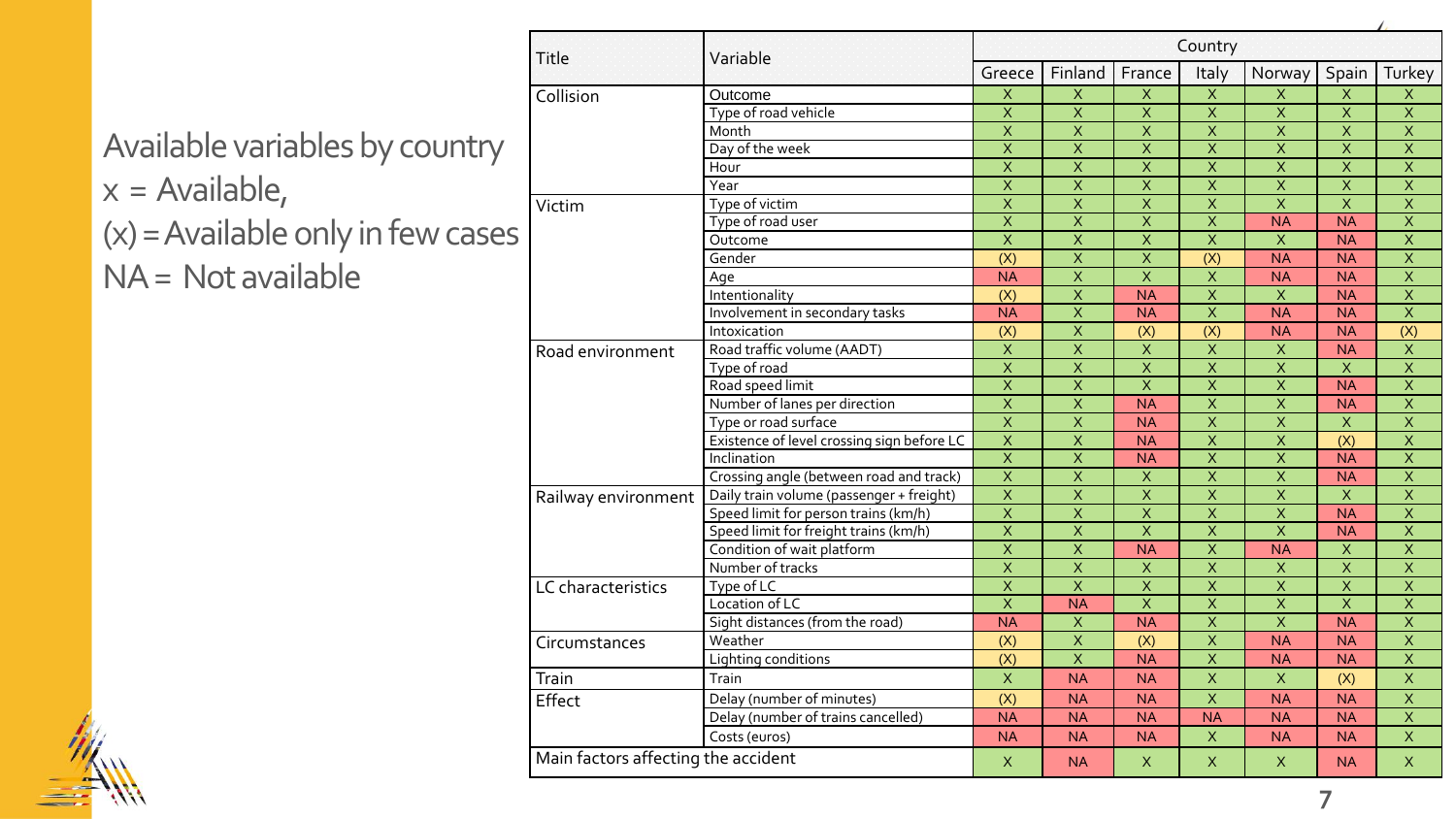

# Main findings – LC accidents

- ▲ Fairly evenly distributed throughout the year and all days of the week
- ▲ Victims: usually car drivers or pedestrians, and typically local inhabitants
- A large share occurred in areas where the road speed limit was rather low
- ▲ Some main factors contributing to LC accidents were breakdown of the car at the LC, car violating the barriers, non-observation of road signage, distraction, and limited visibility due to glare from the sun
- Analysis highlighted the differences between railway environments
	- High share of LC accidents at active LCs in Italy (92%), France (86%) and Greece (73%)
	- France: 24% of accidents occur at LCs where road traffic volume is higher than 5 000 road vehicles per day

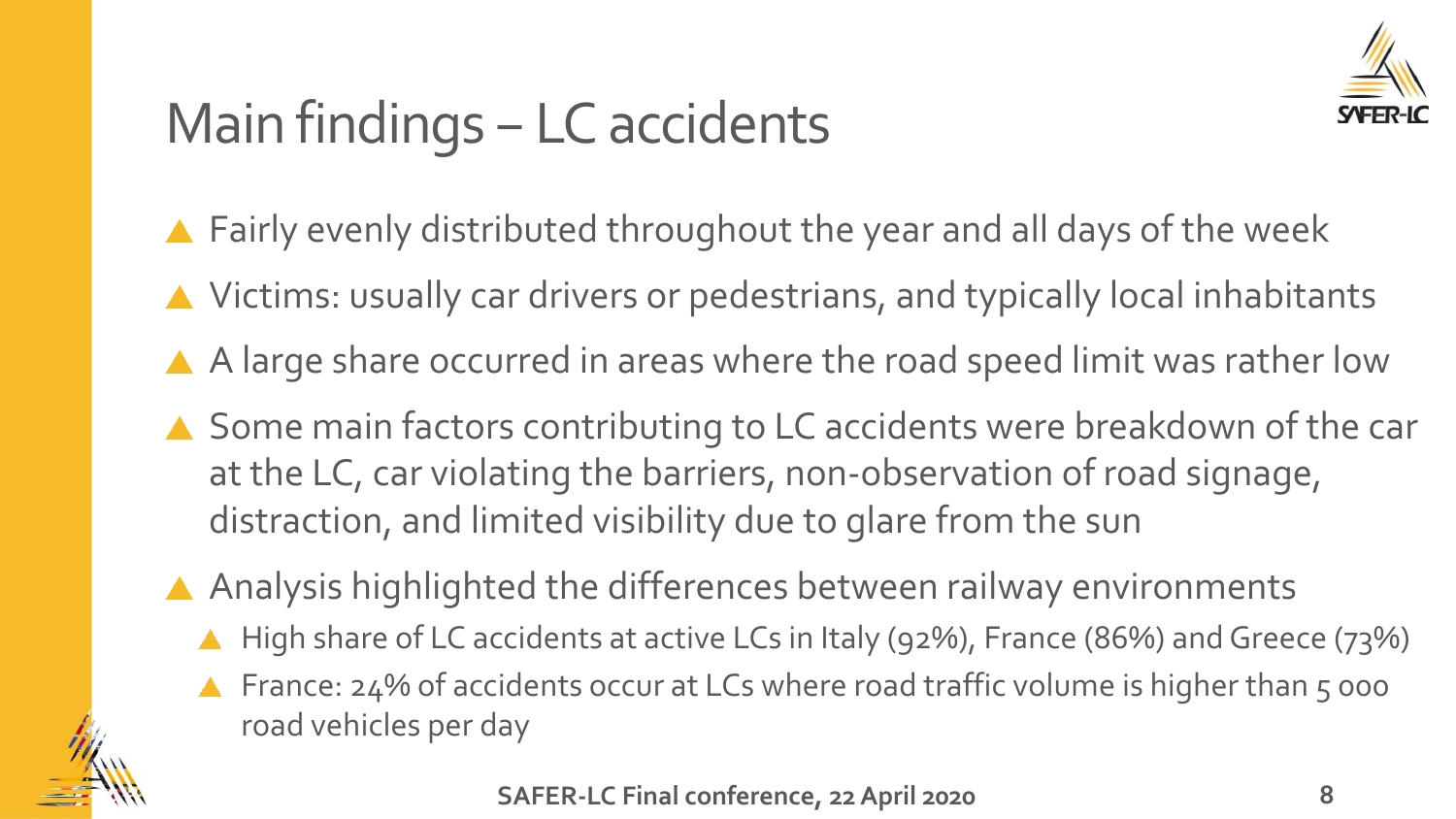

## **Conclusions**

- ▲ The coverage of victim details varied between countries and in several cases they are missing
- ▲ The exploitation of in-depth LC accident data is not possible if the data is not available to the interested organisations
- ▲ The yearly number of fatalities and serious injuries did not perfectly match with the number of cases reported to the ERA database

| EUROPEAN<br>  UNION<br>  AGENCY<br>  FOR RAILWAYS | <b>ERAIL</b>   |                 | European Railway Accident Information Links |                                |       |      |                      | https://erail.era.europa.eu/safety-indicators.aspx |                                  |
|---------------------------------------------------|----------------|-----------------|---------------------------------------------|--------------------------------|-------|------|----------------------|----------------------------------------------------|----------------------------------|
| Home                                              | Investigations | Recommendations | Safety Indicators                           | Support                        | About |      |                      |                                                    |                                  |
| Log in                                            |                |                 | <b>Common Safety Indicators</b><br>Filter   |                                |       |      |                      |                                                    | Ctrl+click to select or deselect |
|                                                   |                |                 |                                             |                                |       |      |                      |                                                    |                                  |
|                                                   |                |                 | Advanced search                             |                                |       |      |                      |                                                    |                                  |
|                                                   |                |                 | Country                                     | Austria<br>Belgium<br>Bulgaria |       | Year | 2020<br>2019<br>2018 |                                                    | Search                           |

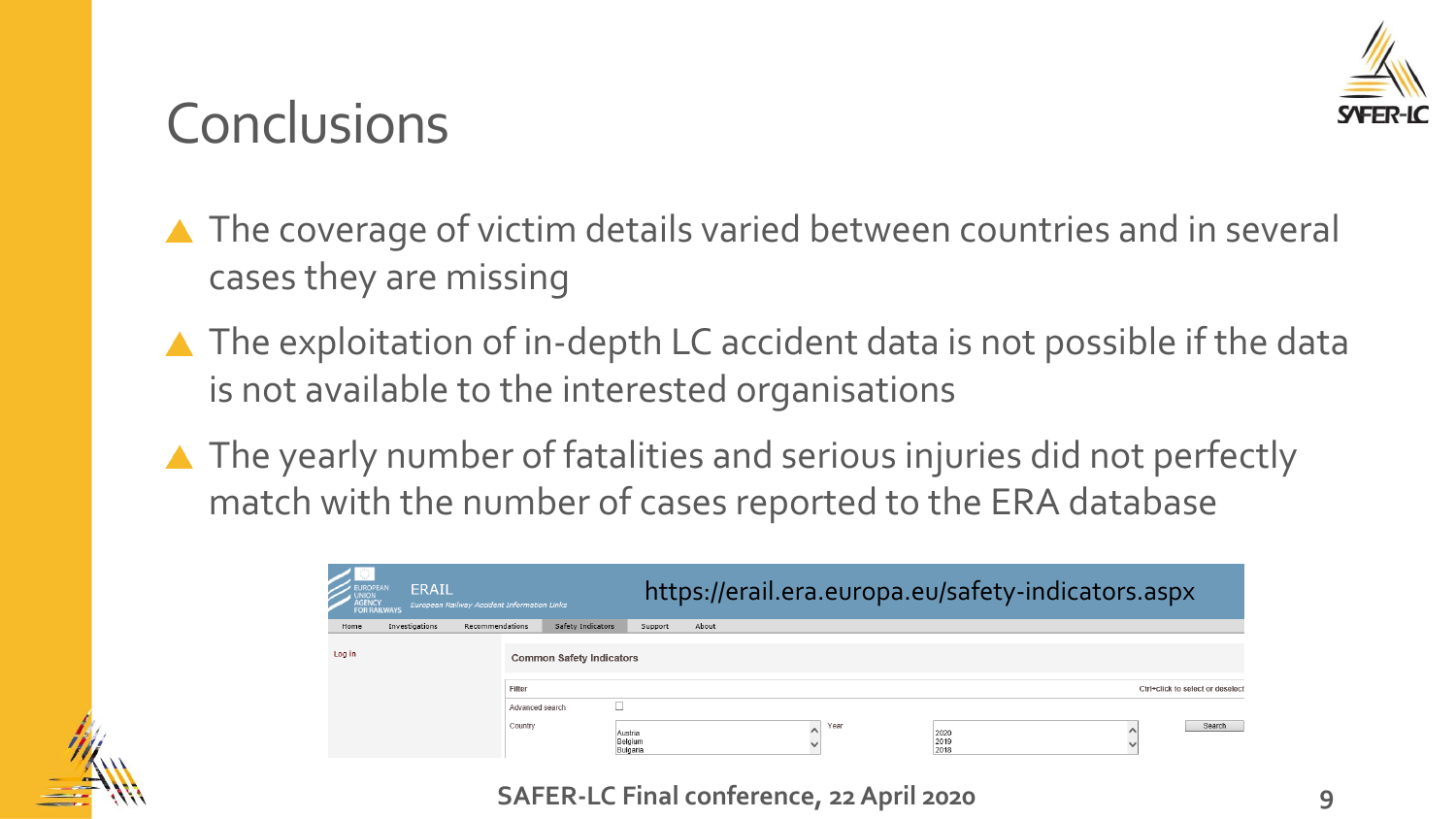

# Needs and requirements for safe LC management

▲ Objective: To produce a list of needs and requirements which should be satisfied by LCs both during normal operations and degraded modes

#### ▲ Method

- **A** Literature review
- $\triangle$  In-depth interviews with experts
- ▲ Workshop on end-user requirements. Around 40 questionnaires were collected.







**SAFER-LC Final conference, 22 April 2020**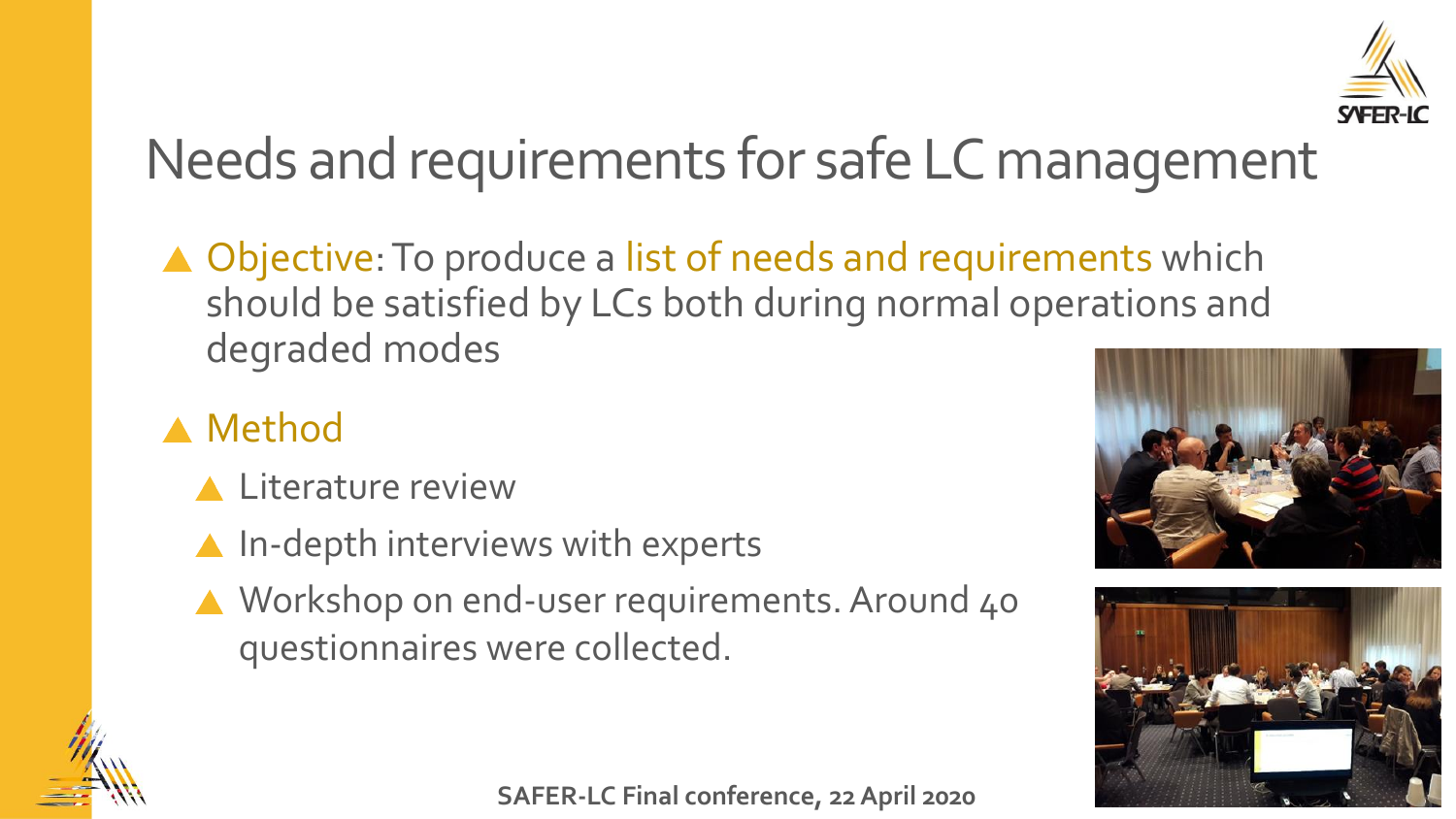

# Main findings

▲ Legal, organizational and technical requirements: International cooperation; Need of a harmonized accident database

#### **A** Identified risks

- ▲ Human factors: distraction, inattentiveness, speeding, rule violation
- ▲ LC: location, profile, visibility
- ▲ Railway operation: vehicle stuck, long closure time, failures
- ▲ Innovative solutions: Inform road users, risk monitoring, object recognition, predictive maintenance
- ▲ List of scenarios to be further developed later in the project

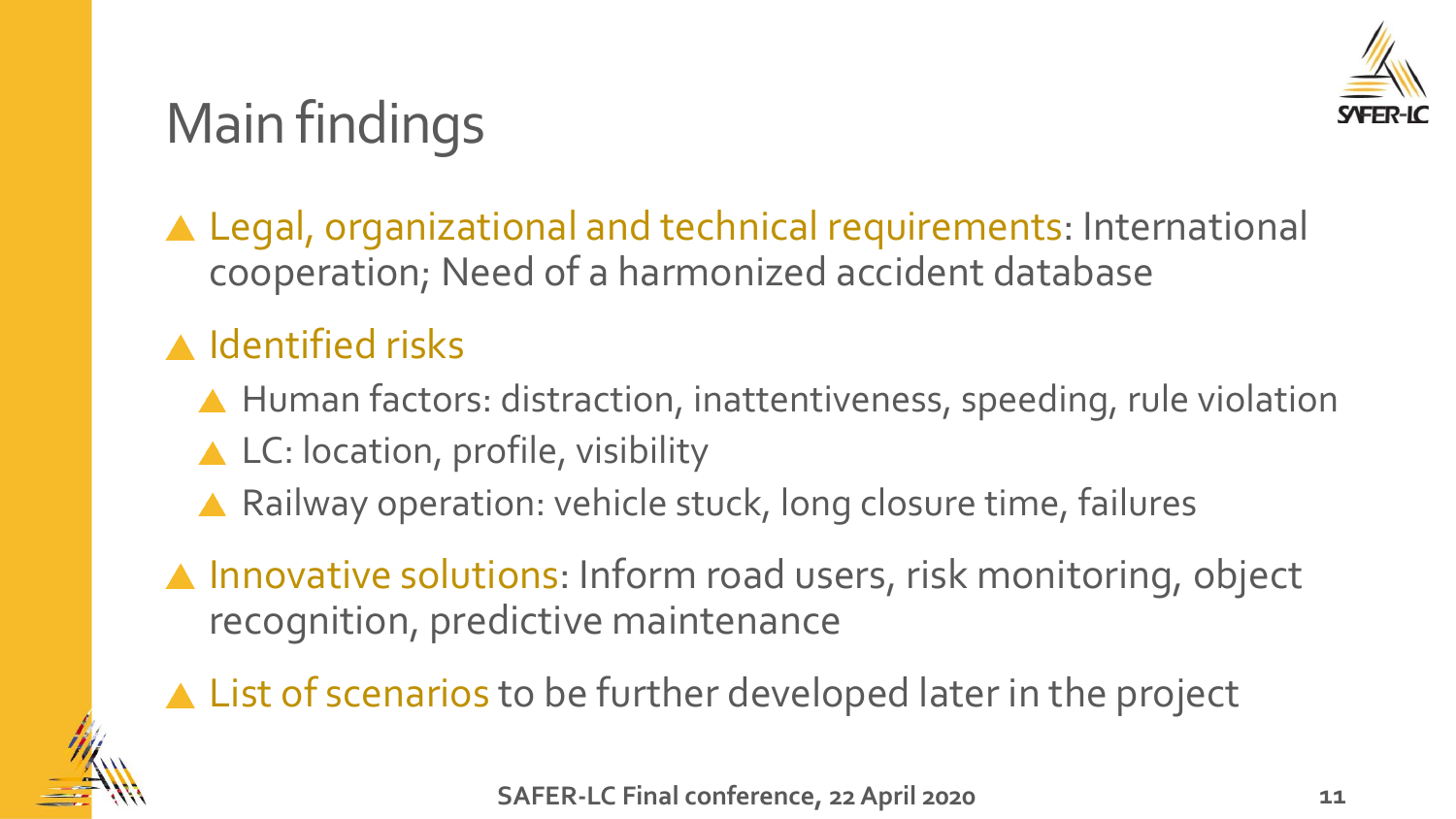

## Main outputs

▲ Information on LC safety in different countries

- ▲ More insights into LC accidents, and risks at LCs
- ▲ Information on best practices, and (innovative) safety solutions
- ➢ Input for further development of scenarios
- ➢ Input for the estimation of safety potential of piloted measures

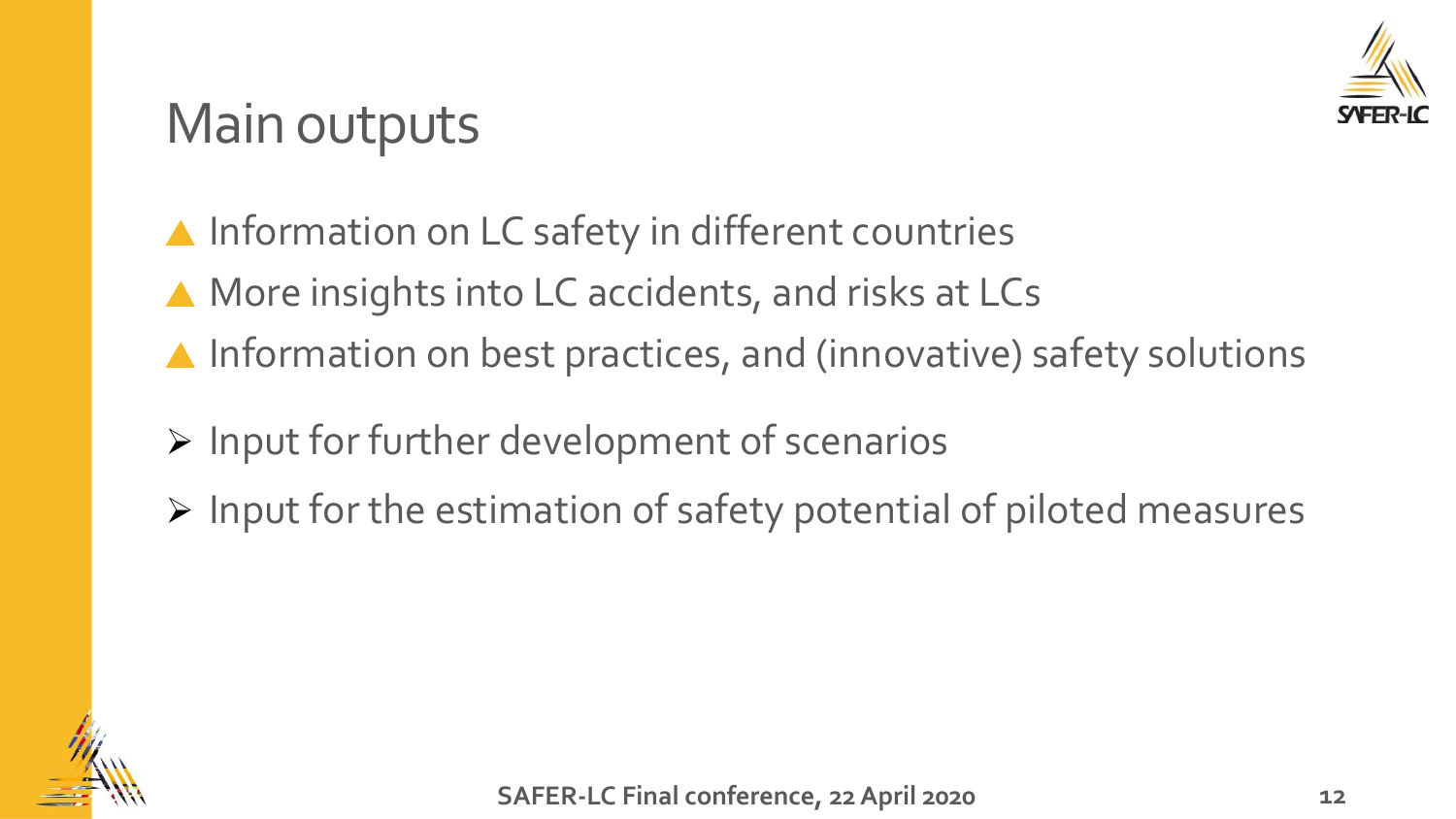

### Main reports

**A Reports are online at <https://safer-lc.eu/>** 

- ▲ [D1.1: Analysis of level crossing safety in Europe and beyond](https://safer-lc.eu/IMG/pdf/saferlc_20171130_d11_v04_ffe_analysis_lc_safety_europe_and_beyond.pdf)
- ▲ [D1.2: Level crossing accidents and factors behind them](https://safer-lc.eu/IMG/pdf/saferlc_20171003_d12_v04_vtt_lc_accidents_and_factors_behind_them.pdf)
- ▲ [D1.3: Needs and requirements for improving level crossing safety](https://safer-lc.eu/IMG/pdf/saferlc_20180130_d13_v08_uic_needs_and_requirements.pdf)